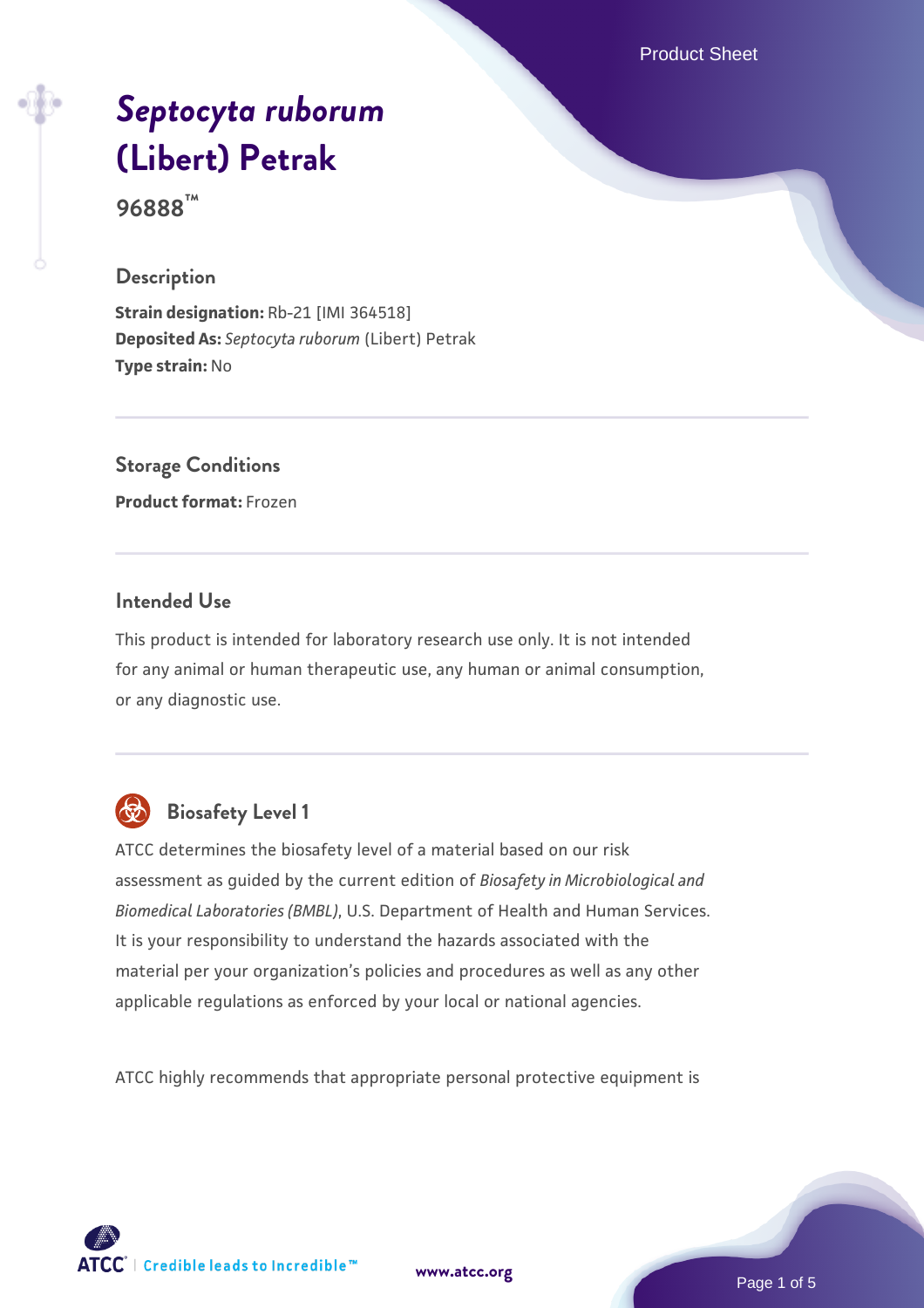#### **[Septocyta ruborum](https://www.atcc.org/products/96888) [\(Libert\) Petrak](https://www.atcc.org/products/96888)** Product Sheet **96888**

always used when handling vials. For cultures that require storage in liquid nitrogen, it is important to note that some vials may leak when submersed in liquid nitrogen and will slowly fill with liquid nitrogen. Upon thawing, the conversion of the liquid nitrogen back to its gas phase may result in the vial exploding or blowing off its cap with dangerous force creating flying debris. Unless necessary, ATCC recommends that these cultures be stored in the vapor phase of liquid nitrogen rather than submersed in liquid nitrogen.

## **Certificate of Analysis**

For batch-specific test results, refer to the applicable certificate of analysis that can be found at www.atcc.org.

#### **Growth Conditions**

**Medium:**  [ATCC Medium 336: Potato dextrose agar \(PDA\)](https://www.atcc.org/-/media/product-assets/documents/microbial-media-formulations/3/3/6/atcc-medium-336.pdf?rev=d9160ad44d934cd8b65175461abbf3b9) **Temperature:** 24°C

### **Material Citation**

If use of this material results in a scientific publication, please cite the material in the following manner: *Septocyta ruborum* (Libert) Petrak (ATCC 96888)

#### **References**

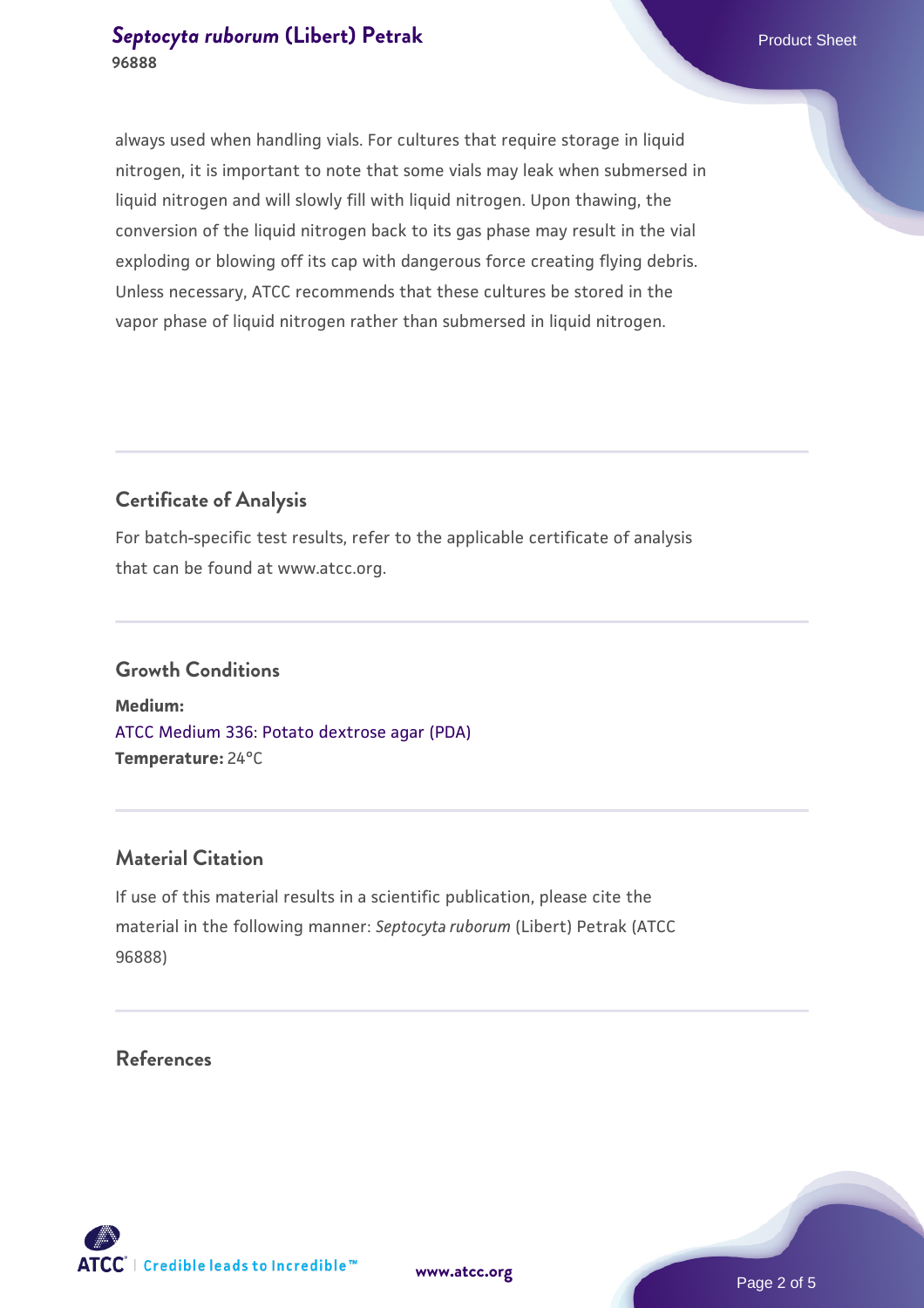#### **[Septocyta ruborum](https://www.atcc.org/products/96888) [\(Libert\) Petrak](https://www.atcc.org/products/96888)** Product Sheet **96888**

References and other information relating to this material are available at www.atcc.org.

#### **Warranty**

The product is provided 'AS IS' and the viability of ATCC® products is warranted for 30 days from the date of shipment, provided that the customer has stored and handled the product according to the information included on the product information sheet, website, and Certificate of Analysis. For living cultures, ATCC lists the media formulation and reagents that have been found to be effective for the product. While other unspecified media and reagents may also produce satisfactory results, a change in the ATCC and/or depositor-recommended protocols may affect the recovery, growth, and/or function of the product. If an alternative medium formulation or reagent is used, the ATCC warranty for viability is no longer valid. Except as expressly set forth herein, no other warranties of any kind are provided, express or implied, including, but not limited to, any implied warranties of merchantability, fitness for a particular purpose, manufacture according to cGMP standards, typicality, safety, accuracy, and/or noninfringement.

#### **Disclaimers**

This product is intended for laboratory research use only. It is not intended for any animal or human therapeutic use, any human or animal consumption, or any diagnostic use. Any proposed commercial use is prohibited without a license from ATCC.

While ATCC uses reasonable efforts to include accurate and up-to-date information on this product sheet, ATCC makes no warranties or representations as to its accuracy. Citations from scientific literature and patents are provided for informational purposes only. ATCC does not warrant





Page 3 of 5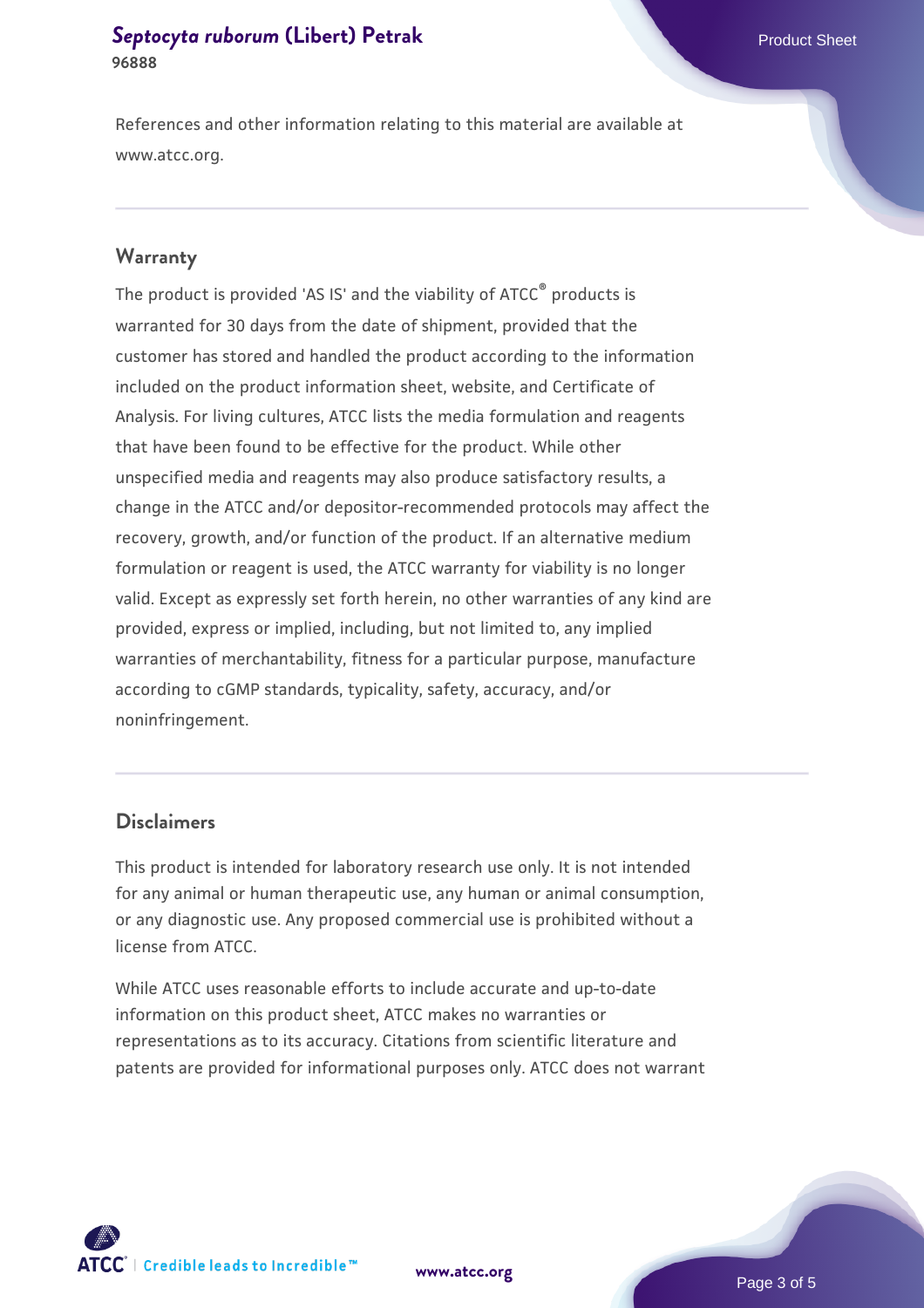that such information has been confirmed to be accurate or complete and the customer bears the sole responsibility of confirming the accuracy and completeness of any such information.

This product is sent on the condition that the customer is responsible for and assumes all risk and responsibility in connection with the receipt, handling, storage, disposal, and use of the ATCC product including without limitation taking all appropriate safety and handling precautions to minimize health or environmental risk. As a condition of receiving the material, the customer agrees that any activity undertaken with the ATCC product and any progeny or modifications will be conducted in compliance with all applicable laws, regulations, and guidelines. This product is provided 'AS IS' with no representations or warranties whatsoever except as expressly set forth herein and in no event shall ATCC, its parents, subsidiaries, directors, officers, agents, employees, assigns, successors, and affiliates be liable for indirect, special, incidental, or consequential damages of any kind in connection with or arising out of the customer's use of the product. While reasonable effort is made to ensure authenticity and reliability of materials on deposit, ATCC is not liable for damages arising from the misidentification or misrepresentation of such materials.

Please see the material transfer agreement (MTA) for further details regarding the use of this product. The MTA is available at www.atcc.org.

#### **Copyright and Trademark Information**

© ATCC 2021. All rights reserved. ATCC is a registered trademark of the American Type Culture Collection.

#### **Revision**

This information on this document was last updated on 2021-05-19

#### **Contact Information**